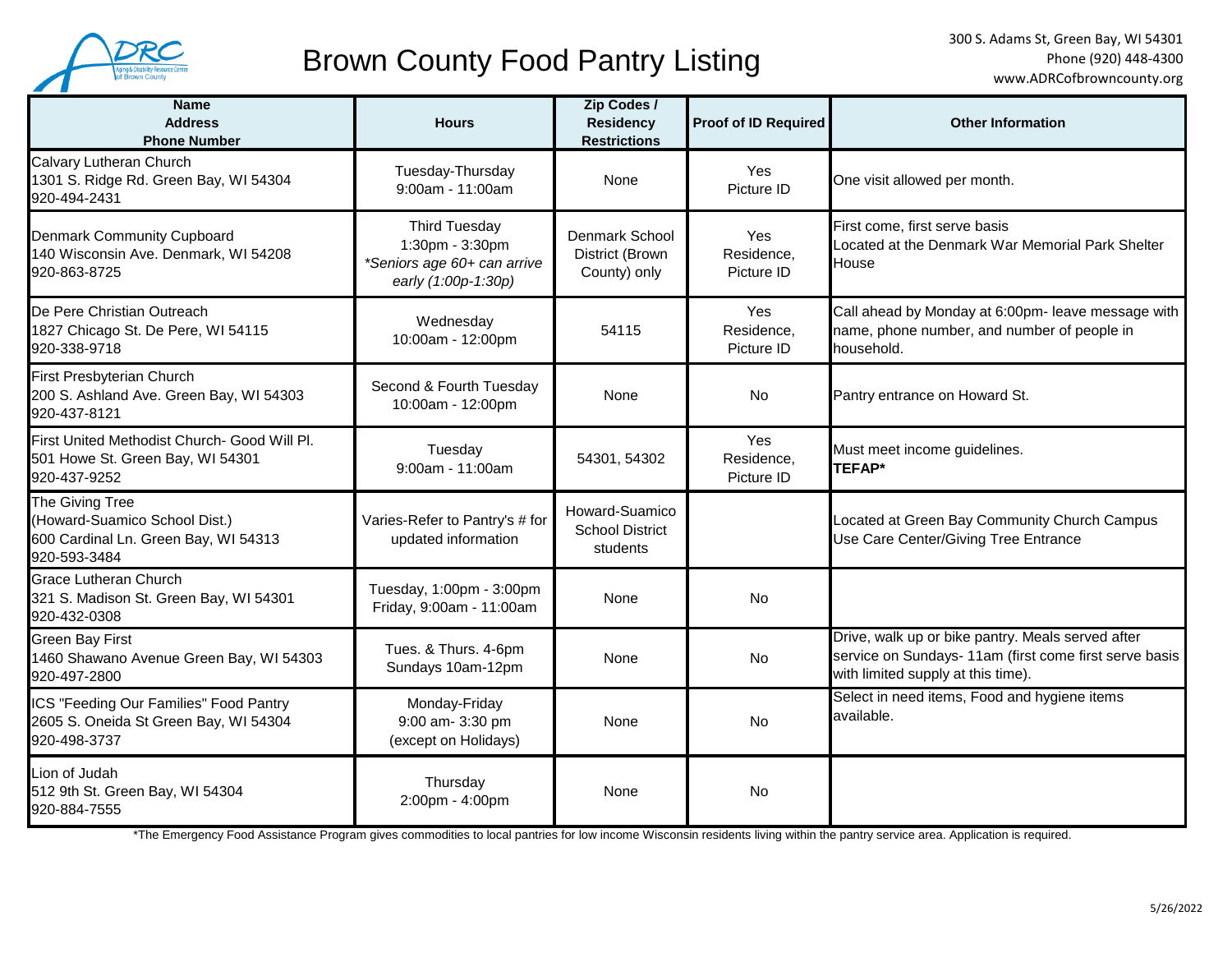

# Brown County Food Pantry Listing

| <b>Name</b><br><b>Address</b><br><b>Phone Number</b>                                                  | <b>Hours</b>                                                                                 | Zip Codes /<br><b>Residency</b><br><b>Restrictions</b>                 | <b>Proof of ID Required</b>                                   | <b>Other Information</b>                                                                                                                                 |
|-------------------------------------------------------------------------------------------------------|----------------------------------------------------------------------------------------------|------------------------------------------------------------------------|---------------------------------------------------------------|----------------------------------------------------------------------------------------------------------------------------------------------------------|
| Living Hope Church Pantry<br>1840 W. Mason St. Green Bay, WI 54303<br>920-497-8022                    | First & Third Wednesday<br>10:00am - 12:00pm                                                 | None                                                                   | No.                                                           |                                                                                                                                                          |
| Manna for Life<br>1545 University Ave. Green Bay, WI 54302<br>920-437-3629                            | Thursday<br>10:00am - 1:00pm                                                                 | <b>Brown County</b>                                                    | No.                                                           | First come, first serve basis. Must be at or below 185% of the<br>Federal Poverty Level. Sandwiches & fresh food available<br>Monday-Friday. TEFAP*      |
| Morrison Zion Lutheran Food Pantry<br>7395 County Rd. W Greenleaf, WI 54126<br>920-246-5435           | Monday: 5-7pm<br>Saturday: 8:00am - 11:00am                                                  | None                                                                   | No                                                            | Must call to make an appointment. No walk-ins.                                                                                                           |
| Oneida Food Distribution Program<br>N7360 Water Circle Pl. Oneida, WI 54155<br>920-869-1041           | Monday - Thursday<br>8:00am-12:00pm, 1:00pm-4:00pm<br>Friday, 8:00am-12:00pm                 | Reservation<br>boundaries or part of<br>federally recognized<br>tribe. | Tribal membership                                             | Must meet income guidelines.<br>Free delivery to elderly, people with disabilities, or<br>emergency situations.<br>Does not serve last 5 days of month.  |
| Paul's Food Pantry<br>1520 Leo Frigo Way Green Bay, WI 54302<br>920-433-0343                          | M, T, W & F 9am-1pm;<br>Sat 9-12pm                                                           | None                                                                   | Yes<br>in household.                                          | Residence, Picture ID Must meet income guidelines. New recipients must<br>& income for all adults present by 12:30 during the week and by 11 on Saturday |
| <b>Pulaski Community Pantry</b><br>234 W. Town Rd. Pulaski, WI 54162<br>920-822-6054                  | 1st & 3rd Tuesday<br>1:00pm - 4:00pm                                                         | Pulaski School<br>District residents                                   |                                                               | Must meet income guidelines (Federal Poverty Level).                                                                                                     |
| <b>Resurrection Lutheran Church</b><br>1024 Shawano Ave. Green Bay, WI 54303<br>920-497-7052          | First, Second, & Third<br>Thursday, 9:00am - 11:00am<br>Fourth & Fifth Thursday, 6pm-<br>7pm | None                                                                   |                                                               | Must meet income guidelines. TEFAP*                                                                                                                      |
| Ruby's Food Pantry- Central Church<br>831 Schoen St. Green Bay, WI 54302<br>920-465-0455              | Second Monday<br>5:30pm - 7:00pm<br>Registration starts at 5:00pm                            | None                                                                   | <b>No</b>                                                     | First come, first serve basis<br>Bring own containers to transport food<br>\$20 suggested donation (waivable)                                            |
| Ruby's Food Pantry- Redeemer Lutheran Church<br>210 S. Oneida St. Green Bay, WI 54303<br>920-499-1033 | Fourth Monday<br>4:30pm - 6:00pm<br>Registration starts at 4:00pm                            | None                                                                   | No.                                                           | First come, first serve basis<br>Bring own containers to transport food<br>\$20 suggested donation (waivable)                                            |
| The Salvation Army<br>626 Union Ct. Green Bay, WI 54303<br>920-497-7053                               | Monday-Friday<br>9:00 am to 3:30 pm.<br>By Appointment Only                                  | None                                                                   | Yes-Residence,<br>Picture ID & proof of<br>household members. | Commodities available on walk-in basis.<br><b>TEFAP*</b>                                                                                                 |

\*The Emergency Food Assistance Program gives commodities to local pantries for low income Wisconsin residents living within the pantry service area. Application is required.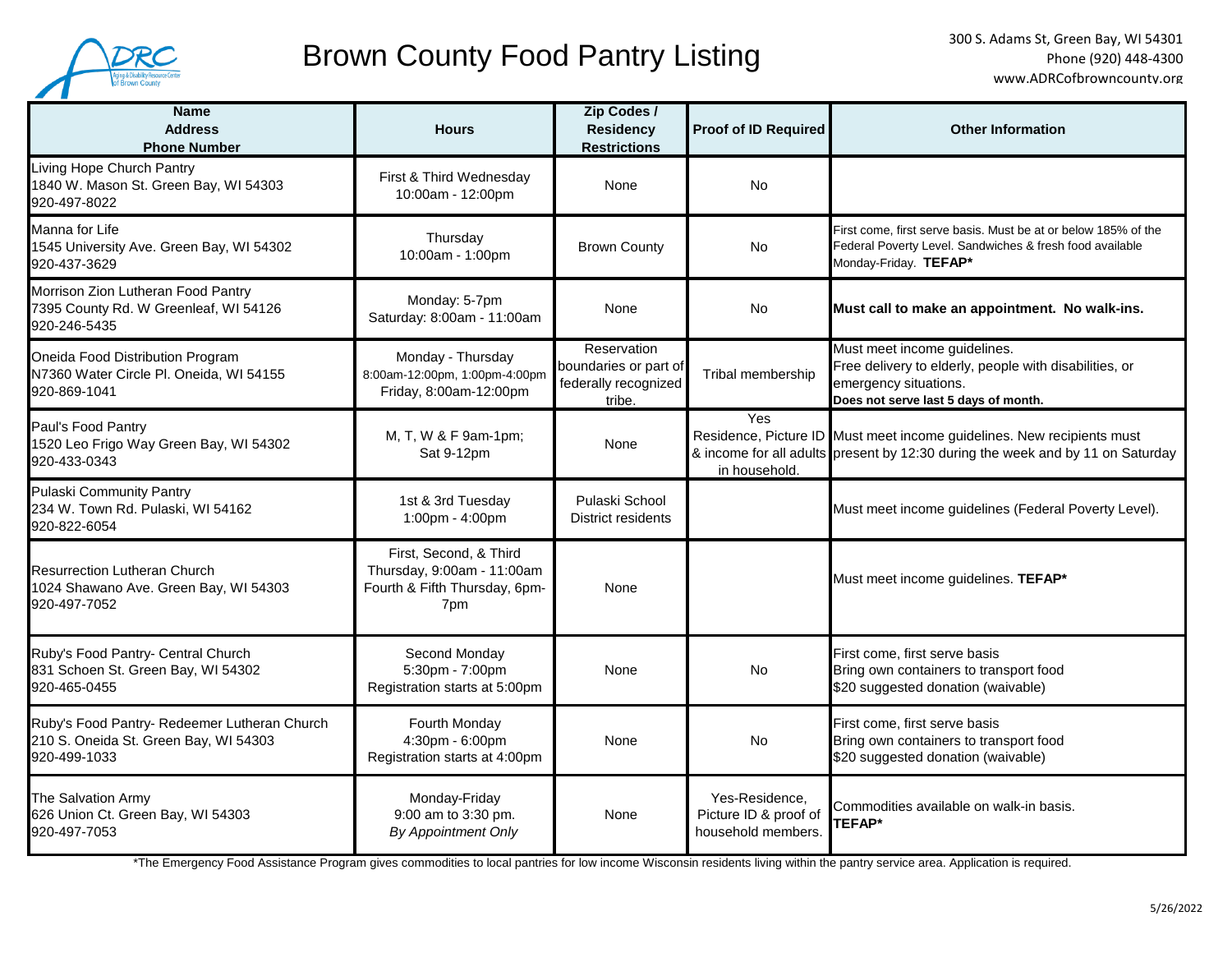

# Brown County Food Pantry Listing

| <b>Name</b><br><b>Address</b><br><b>Phone Number</b>                                                         | <b>Hours</b>                                       | Zip Codes /<br><b>Residency</b><br><b>Restrictions</b>                                             | <b>Proof of ID Required</b>               | <b>Other Information</b>                                                                       |
|--------------------------------------------------------------------------------------------------------------|----------------------------------------------------|----------------------------------------------------------------------------------------------------|-------------------------------------------|------------------------------------------------------------------------------------------------|
| St. John Lutheran Church/The Stocked Shelves<br>2700 Babcock Rd. Green Bay, WI 54313<br>920-499-1142, ext. 1 | Tuesday & Thursday<br>9:00am - 11:30am             | None                                                                                               | Yes<br>& ages of children in<br>household | Address, name of adults, Serves up to eight families per day.<br>Appointment required.         |
| St. Mark Lutheran Church<br>2066 Lawrence Dr. De Pere, WI 54115<br>920-784-1113                              | Tuesday, Wednesday, &<br>Thursday<br>8:30am-1:00pm | De Pere                                                                                            | Yes<br>Residence                          | Please call ahead.<br>Some frozen meats available.                                             |
| St. Patrick's Pantry<br>505 Clinton St. Green Bay, WI 54303<br>920-437-3356                                  | Monday-Thursday<br>1:00pm - 3:00pm                 | <b>Brown County</b>                                                                                | Yes Residence,<br>Picture ID              | Encourages anyone who is in need of assistance<br>(ongoing or temporarily).                    |
| St. Paul Lutheran Church<br>514 S. Clay St. Green Bay, WI 54301<br>920-435-8468                              | Second Friday<br>4:00pm-5:00pm                     | <b>Brown County</b>                                                                                | No                                        | Non-perishable items only.                                                                     |
| St. Willebrord Church<br>209 S. Adams St. Green Bay, WI 54301<br>920-435-2016                                | Tuesday<br>9:00am - 12:00pm                        | East side Green Bay<br>residents within Fox<br>River-Baird St.,<br>between Main St. &<br>Mason St. | Yes<br>Residence,<br>Picture ID           | Non-perishable items and limited fresh vegetables.                                             |
| Seventh Day Adventist Church<br>1422 Shawano Ave. Green Bay, WI 54303<br>920-494-3530                        | Wednesday<br>12:00pm - 2:30pm                      | <b>Brown County</b>                                                                                | Yes<br>Picture ID                         | One visit only allowed. Will be referred to other pantries.<br>Appointments only, no walk-ins. |
| <b>Trinity Lutheran Church</b><br>330 S. Broadway St. Green Bay, WI 54303<br>920-437-8124                    | Tuesday<br>$9:00$ am - 11:00am                     | West side Green<br>Bay residents                                                                   | Yes<br>Residence.<br>Picture ID           | One visit allowed per month.                                                                   |
| Vivent Health-(Formally AIDS Resource Center)<br>445 S. Adams St. Green Bay, WI 54301<br>920-437-7400        | Monday-Friday<br>8:30am - 4:30pm                   | <b>Brown County</b>                                                                                | <b>No</b><br>Clients receive IDs          | Specialty pantry for households with HIV+ residents<br>Appointments recommended                |
| Zion Lutheran Church of Wayside<br>8378 County Rd. W. Greenleaf, WI 54126<br>920-621-7779 or 920-864-2463    | 1st sat, 730-930, 4th wed of<br>month 3-5pm        | None                                                                                               | <b>No</b>                                 |                                                                                                |

\*The Emergency Food Assistance Program gives commodities to local pantries for low income Wisconsin residents living within the pantry service area. Application is required.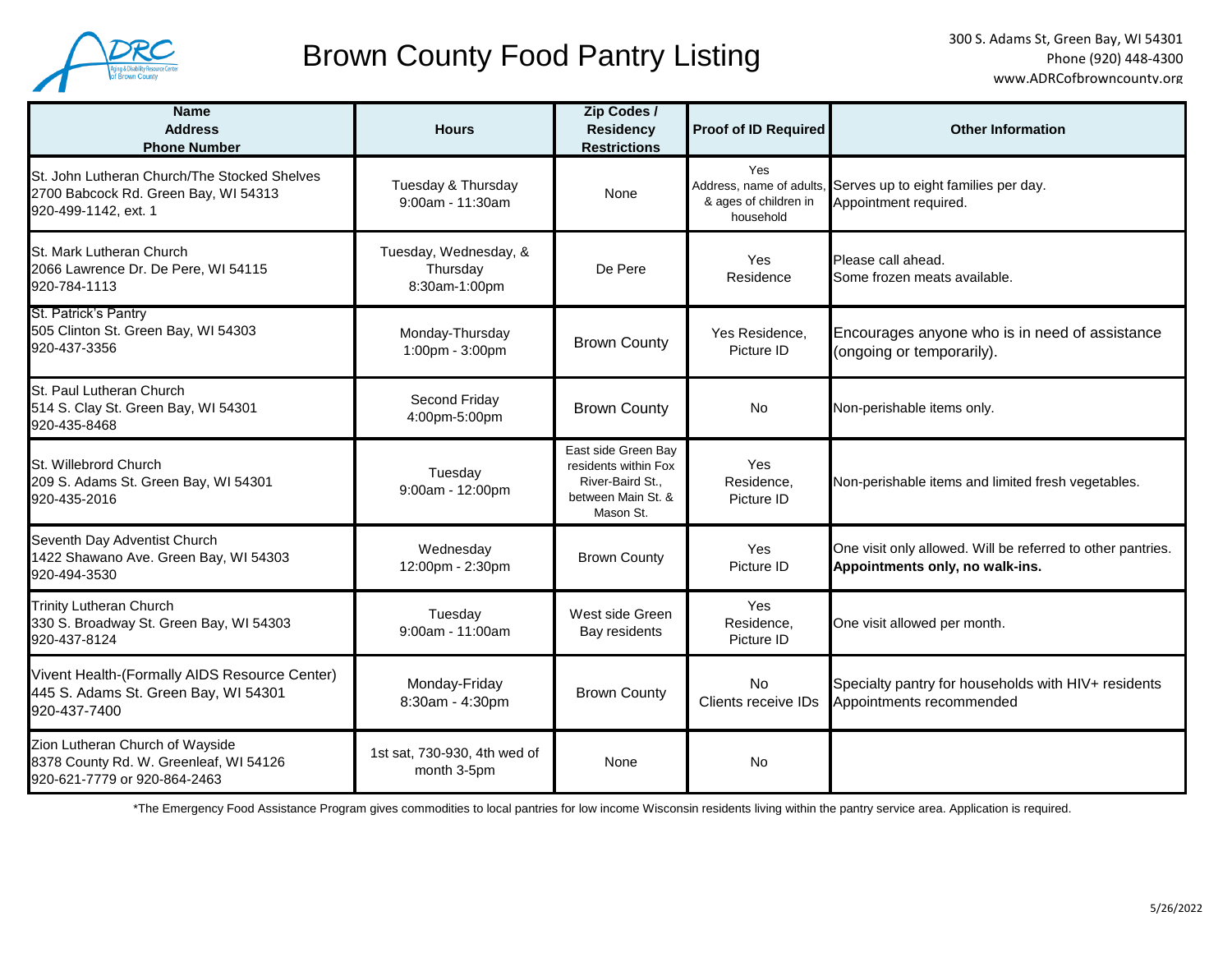

# Community Meals

509 S. Webster Ave. Green Bay, WI 54301 1st & 3rd Saturday 1st & 3rd Saturday Monday - Friday Site is pick-up only (call Monday - Friday

### West Side Moravian Church

1707 S. Oneida St. Green Bay, WI 54304 4th Saturday **Fort Howard ApartmentsMason Manor**

**Lunch (Free - Congregate Style )**

**NEW Community Shelter**

301 Mather St. Green Bay, WI 54303 Saturday, Sunday & Holidays Program designed for adults over 60.

### **Manna for Life**

1545 University Ave. Green Bay, WI 54302 Monday, Wednesday, Friday 920-437-3629 11:00am - 1:00pm First come, first serve basis.

# **\$4.00 - (Frozen - microwaveable meals for purchase)** Wheels) delivered to

Call in advance 448-4300 for pick-up Pre-cooked, frozen and microwavable meals.

## **Home Delivered Meal (Cost varies)**

(920) 448-4300, www.adrcofbrowncounty.org example and the months of the months of the months of Contact the ADRC for a list of national companies that offer discounted home delivered, frozen meals.

300 S. Adams St, Green Bay, WI 54301 Phone (920) 448-4300 www.ADRCofbrowncounty.org

## **Breakfast (Free - Congregate Style ) Lunch (\$4.00 Suggested Donation - ADRC - Congregate Style)**

### **First United Church of Christ Aging & Disability Resource Center-Congregate Style (Dining) Aging & Disability Resource Center-Congregate Style (Dining)**

920-437-4164 7:45am - 9:45am 10:00am - 1:00pm 448-4303by 11 am one day in advance).

920-499-4433 8:00am - 10:00am 141 N. Chestnut St. GB, 54301 1424 Admiral Ct. Green Bay, 54303 Tuesday, Wednesday 44 492-3790 *For residents/clients only. For residents/clients only.* 

### **The Salvation Army Curative Connections, East Curative Connections, East Curative Connections, West**

626 Union Ct. Green Bay, WI 54303 Monday - Friday 2900 Curry Ln. Green Bay, 54311 1538 Western Ave, Green Bay, 54303 920-497-7053 11:15am - 12:15pm 468-1161 Ext 3564 *For clients only. For clients only.* 

920-437-3766 11:30am - 12:30pm Call the ADRC for more eligibility information (920) 448-4312.

# **Aging & Disability Resource Center Lunch (\$4.00 Sug Donation - ADRC - Delivery to Eligible Homebound)**

Homebound (Meals on Monday - Friday 11:00am - 12:30pm

**Aging & Disability Resource Center Program for eligible homebound adults over 60.** Notice that the program for eligible homebound adults over 60. 300 S. Adams St., Green Bay Application Required. Call the ADRC for eligibility information (920) 448-4300.

# **Dinner (Free - Congregate Style)**

### **NEW Community Shelter**

301 Mather St. Green Bay Monday - Friday 920-437-3766 5:00pm - 6:00pm

## **First United Presbyterian Church**

No reservations required Jan, Feb, Mar, Apr, May, Oct, Nov, Dec